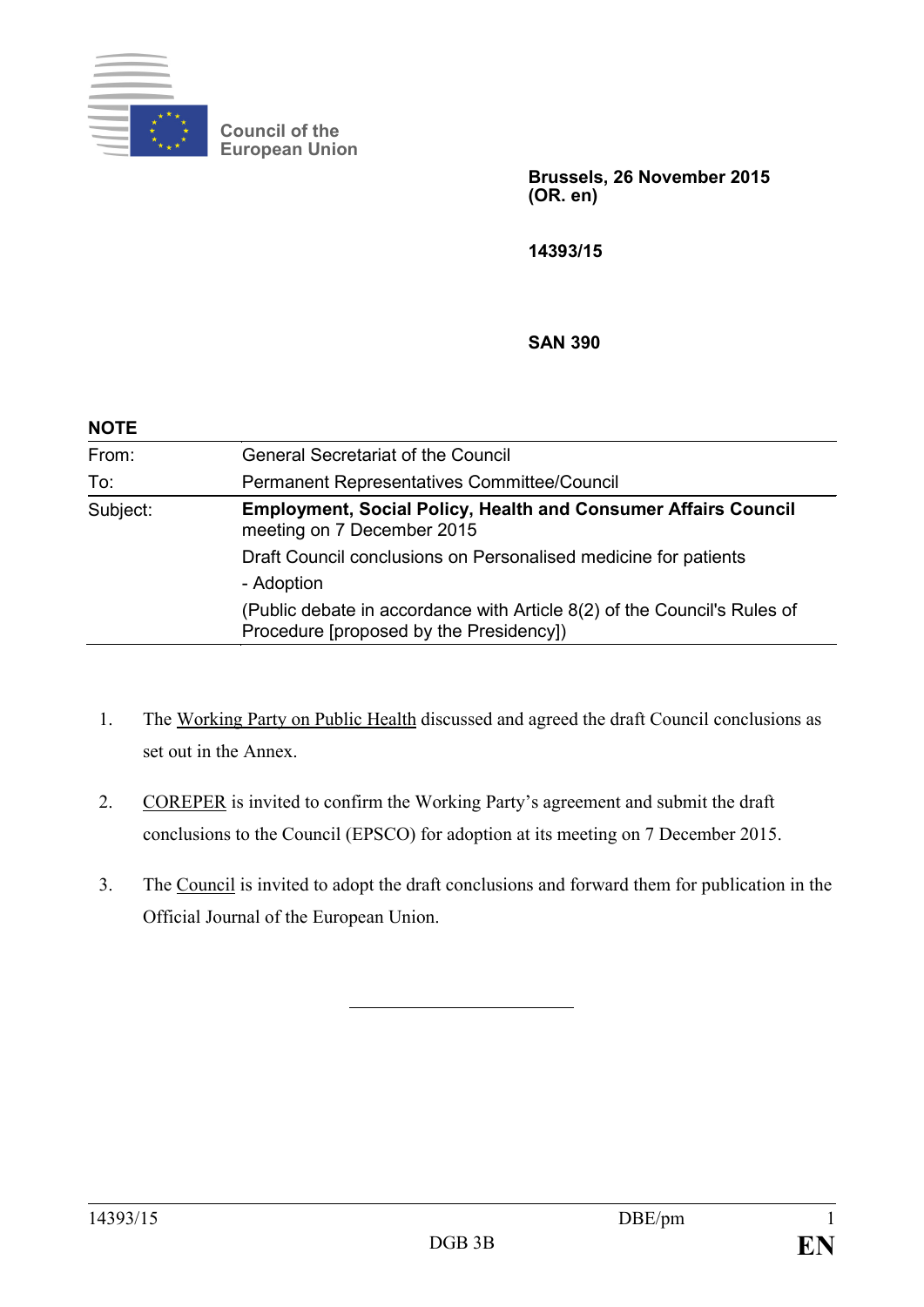# **Draft Council conclusions on Personalised medicine for patients**

### **THE COUNCIL OF THE EUROPEAN UNION**

- 1. RECALLS that under Article 168 of the Treaty on the Functioning of the European Union a high level of human health protection shall be ensured in the definition and implementation of all Union policies and activities, and that Union action, which is to complement national policies shall be directed towards improving public health. The Union shall encourage cooperation between the Member States in the field of public health and, if necessary, lend support to their action. Union action shall fully respect the responsibilities of the Member States for the organisation and delivery of health services and medical care, including allocation of the resources assigned to them;
- 2. RECALLS the Council conclusions on common values and principles in European Union health systems adopted on 2 July 2006**[1](#page-1-0)** , which define a set of operating principles shared across the European Union, especially regarding patient involvement and quality and safety of care, and which emphasise in particular that all European Union health systems aim to be patient-centred;
- 3. RECALLS the Council conclusions on innovation in the medical device sector adopted on 6 June [2](#page-1-1)011<sup>2</sup>, which recognise that innovative medical devices could improve health and quality of life for patients and could contribute to addressing the sustainability of healthcare systems, and that innovation should be increasingly patient-centred;
- 4. RECALLS the Council recommendation of 8 June 2009 on an action in the field of rare diseases (2009/C 151/02) and the incentives offered by Regulation (EC) No 141/2000 of the European Parliament and of the Council on orphan medicinal products which are also used to encourage the development and authorisation of medicinal products for small populations;

<span id="page-1-0"></span>**<sup>1</sup>** [http://eur-lex.europa.eu/LexUriServ/LexUriServ.do?uri=OJ:C:2006:146:0001:0003:EN:PDF.](http://eur-lex.europa.eu/LexUriServ/LexUriServ.do?uri=OJ:C:2006:146:0001:0003:EN:PDF) **<sup>2</sup>** OJ C 202, 8.7.2011, p. 7.

<span id="page-1-1"></span>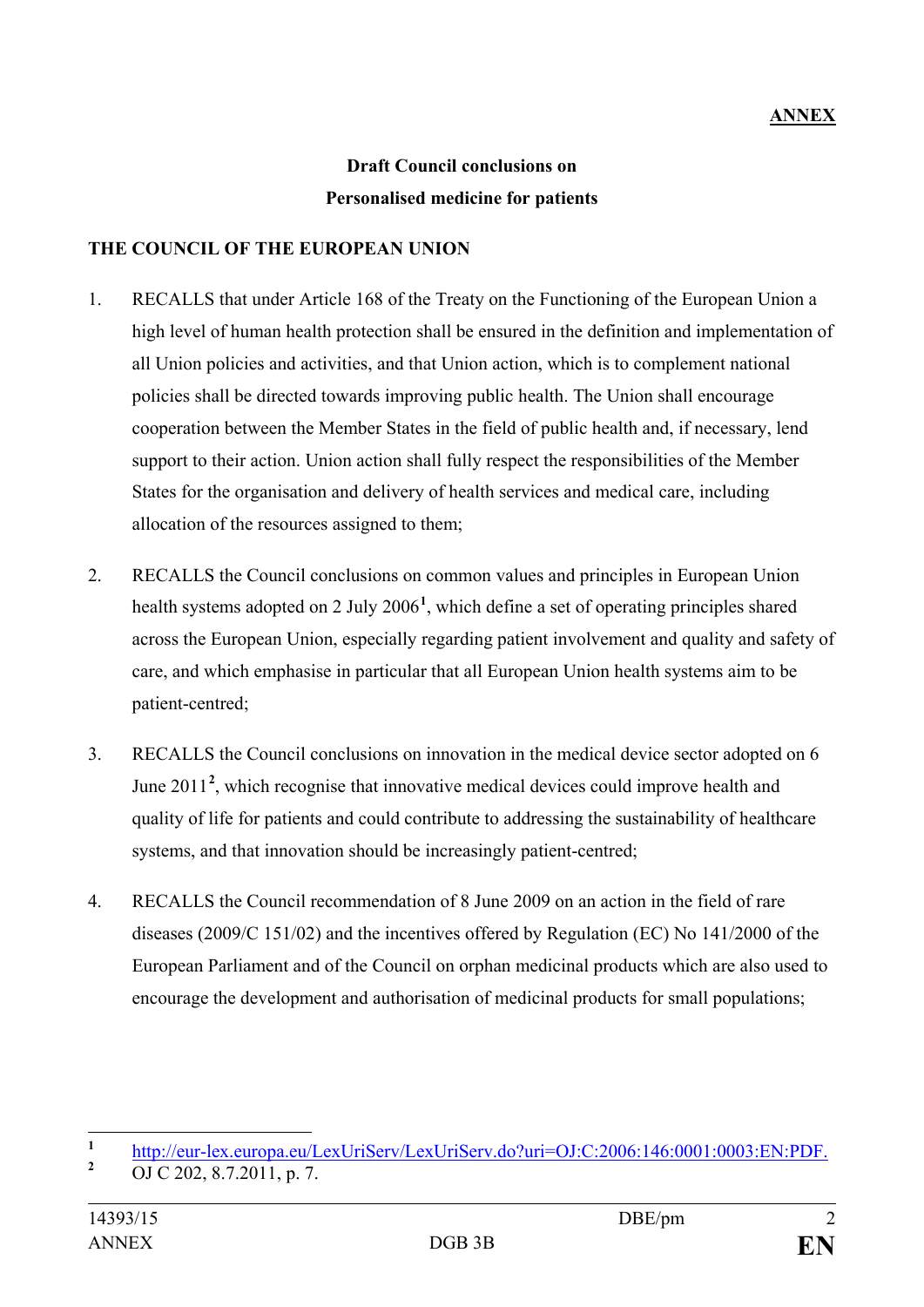- 5. RECALLS the Council conclusions on the reflection process on modern, responsive and sustainable health systems adopted on 10 December 2013**[3](#page-2-0)** , the Council conclusions on the economic crisis and healthcare adopted on 20 June 2014**[4](#page-2-1)** , as well as the Council conclusions on innovation for the benefit of patients adopted on 1 December 2014*[5](#page-2-2)* , which, while stressing the need to fully respect areas of Member States competence, advocate the need for cooperation on strategies to effectively manage expenditure on pharmaceuticals and medical devices, while ensuring equitable access to effective medicines within sustainable national healthcare systems; the Council conclusions on innovation for the benefit of patients have been followed-up by work in the Working Party on Public Health at Senior Level, including possible topics to serve as a basis for future discussions<sup>[6](#page-2-3)</sup>;
- 6. TAKES NOTE of the European Commission Staff Working Document on the use of '-omics' technologies in the development of personalised medicine**[7](#page-2-4)** , which highlights the potential and issues in the development of personalised medicine and concludes that the development of personalised medicine offers through the use of '-omics' technologies new opportunities for the treatment of patients in the European Union. It proposes that through this approach, healthcare providers may be able to offer better-targeted treatment, avoid medical errors and reduce adverse reactions to medicinal products. It also identifies several challenges to the implementation and uptake of personalised medicine in health systems;
- 7. TAKES NOTE of the World Health Organisation (WHO) 2013 Priority Medicines Report**[8](#page-2-5)** , that discusses the role and the current limitations of personalised medicine, called 'stratified medicine' in the context of the report, and recommends investments to further strengthen research in and knowledge of stratified medicine and pharmacogenomics;

<span id="page-2-0"></span><sup>&</sup>lt;sup>3</sup> OJ C 376, 21.12.2013, p. 3.<br><sup>4</sup> OJ C 217, 10.7.2014, p. 2.

<span id="page-2-1"></span> $^{4}$  OJ C 217, 10.7.2014, p. 2.

<span id="page-2-2"></span> $\frac{5}{6}$  OJ C 438/12, 6.12.2014.

<span id="page-2-3"></span>**<sup>6</sup>** 9869/15 (Innovation for the benefit of patients: Follow-up to the Council's conclusions) 11039/1/15 REV1 (Outcome of proceedings of the Working Party on Public Health at Senior

<span id="page-2-4"></span>Level on 15 July 2015).<br><sup>7</sup> European Commission Staff Working Document, October 2013.

<span id="page-2-5"></span>**<sup>8</sup>** http://www.who.int/medicines/areas/priority\_medicines/MasterDocJune28\_FINAL\_Web.pdf.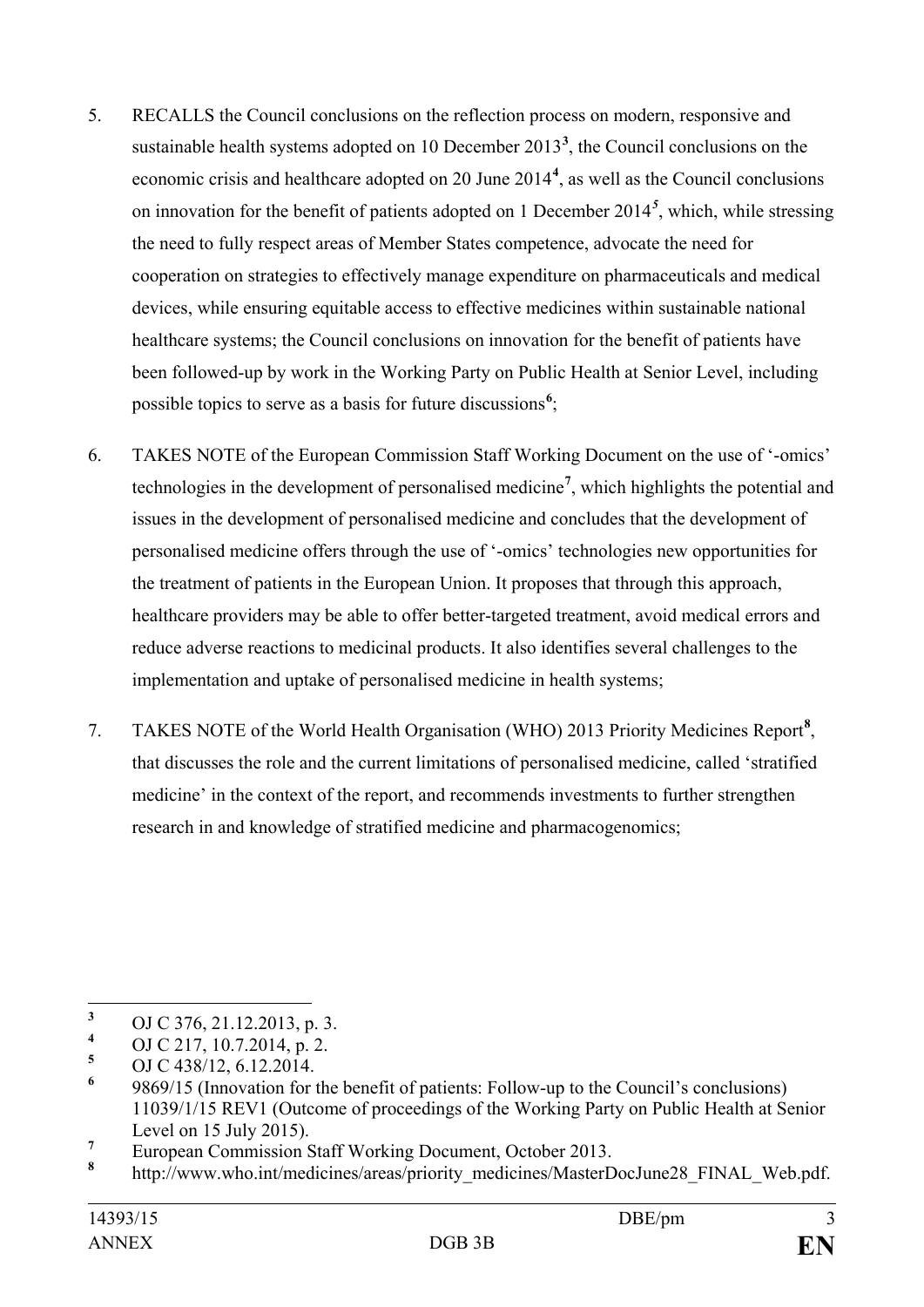- 8. NOTES that there is no commonly agreed definition of the term "personalised medicine". However, it is widely understood that personalised medicine refers to a medical model using characterisation of individuals' phenotypes and genotypes (e.g. molecular profiling, medical imaging, lifestyle data) for tailoring the right therapeutic strategy for the right person at the right time, and/or to determine the predisposition to disease and/or to deliver timely and targeted prevention. Personalised medicine relates to the broader concept of patient-centred care, which takes into account that, in general, healthcare systems need to better respond to patient needs;
- 9. NOTES that, as DNA sequencing technologies, and other advanced '-omics' technologies for the identification of multiple biomarkers are developing rapidly, there is the expectation that these developments could make it possible to use detailed risk profiling as an additional tool for targeted interventions, aiming at and potentially improving health outcomes and over time allowing for a more cost-efficient use of healthcare;
- 10. NOTES that, with the development of personalised medicine, individuals and health systems face new challenges, including balancing its risks and benefits while also considering its ethical, financial, social and legal implications, particularly regarding pricing and reimbursement, data protection and public interest in processing personal data;
- 11. NOTES that the development and implementation of personalised medicine goes hand-inhand with the development of relevant diagnostics;
- 12. NOTES WITH CONCERN that not all patients have access to innovative methods of bettertargeted prevention, diagnosis and treatments and that a significant challenge for Member States consists in promoting appropriate uptake in healthcare systems, in order to ensure integration into clinical practice in line with the principles of solidarity and universal and equal access to high quality of care, while fully respecting Member States competences, and ensuring the sustainability of their national health systems;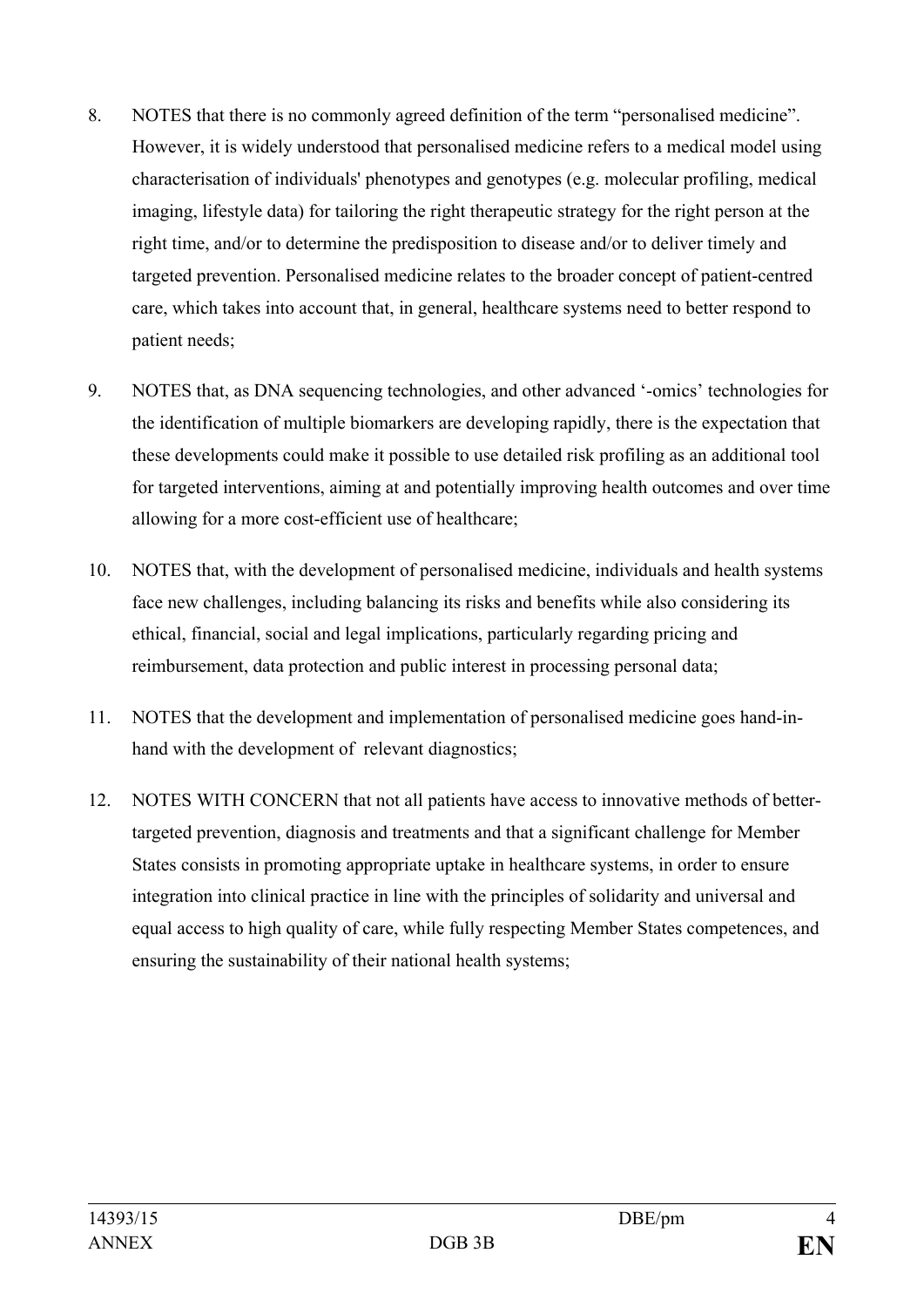- 13. NOTES that personalised medicine is becoming a reality in research, particularly following the support of the Seventh Framework Programme for research, technological development and demonstration activities, which dedicated over EUR 1 billion to underpin personalised medicine for the period 2007-2013<sup>[9](#page-4-0)</sup>. Funding research for personalised medicine will continue through the Framework Programme for Research and Innovation, Horizon 2020**[10](#page-4-1)**, including through actions carried out under the Innovative Medicines Initiative  $(IMI)^{11}$  $(IMI)^{11}$  $(IMI)^{11}$ ;
- 14. WELCOMES the high-level conference of 8 July 2015 "Making Access to Personalised Medicine a Reality for Patients", which addressed obstacles to the integration of personalised medicine into European Union healthcare systems, identified best practices and their added value, and outlined the potential benefits of personalised medicine for public health and its impact on policy-making in the European Union. Involving public health decision-makers, regulators, payers and patients, the conference also underlined the need to define a patientcentred approach to personalised medicine at European Union level, as well as a comprehensive approach integrating the different phases along the life cycle of personalised medicine products in such a way as to facilitate its integration into clinical practice.

### **INVITES THE MEMBER STATES TO:**

- 15. SUPPORT access, as appropriate, according to national provisions, to clinically effective and financially sustainable personalised medicine by developing patient-centred policies including, as appropriate, patient empowerment and the integration of patient perspectives in the development of regulation processes, in cooperation with patient organisations and other relevant stakeholders;
- 16. USE genomics information with a view to integrating advances in human genomics into public health research, policy and programs, in compliance with existing national provisions concerning personal data and genomics;

<span id="page-4-0"></span>**<sup>9</sup>** <http://eur-lex.europa.eu/legal-content/EN/TXT/?uri=uriserv:i23022>

<span id="page-4-1"></span>For example the project PerMed (www.permed2020.eu).<br> **10** [http://ec.europa.eu/research/participants/data/ref/h2020/legal\\_basis/fp/h2020-eu](http://ec.europa.eu/research/participants/data/ref/h2020/legal_basis/fp/h2020-eu-establact_en.pdf)[establact\\_en.pdf.](http://ec.europa.eu/research/participants/data/ref/h2020/legal_basis/fp/h2020-eu-establact_en.pdf) **<sup>11</sup>** [http://www.imi.europa.eu/.](http://www.imi.europa.eu/)

<span id="page-4-2"></span>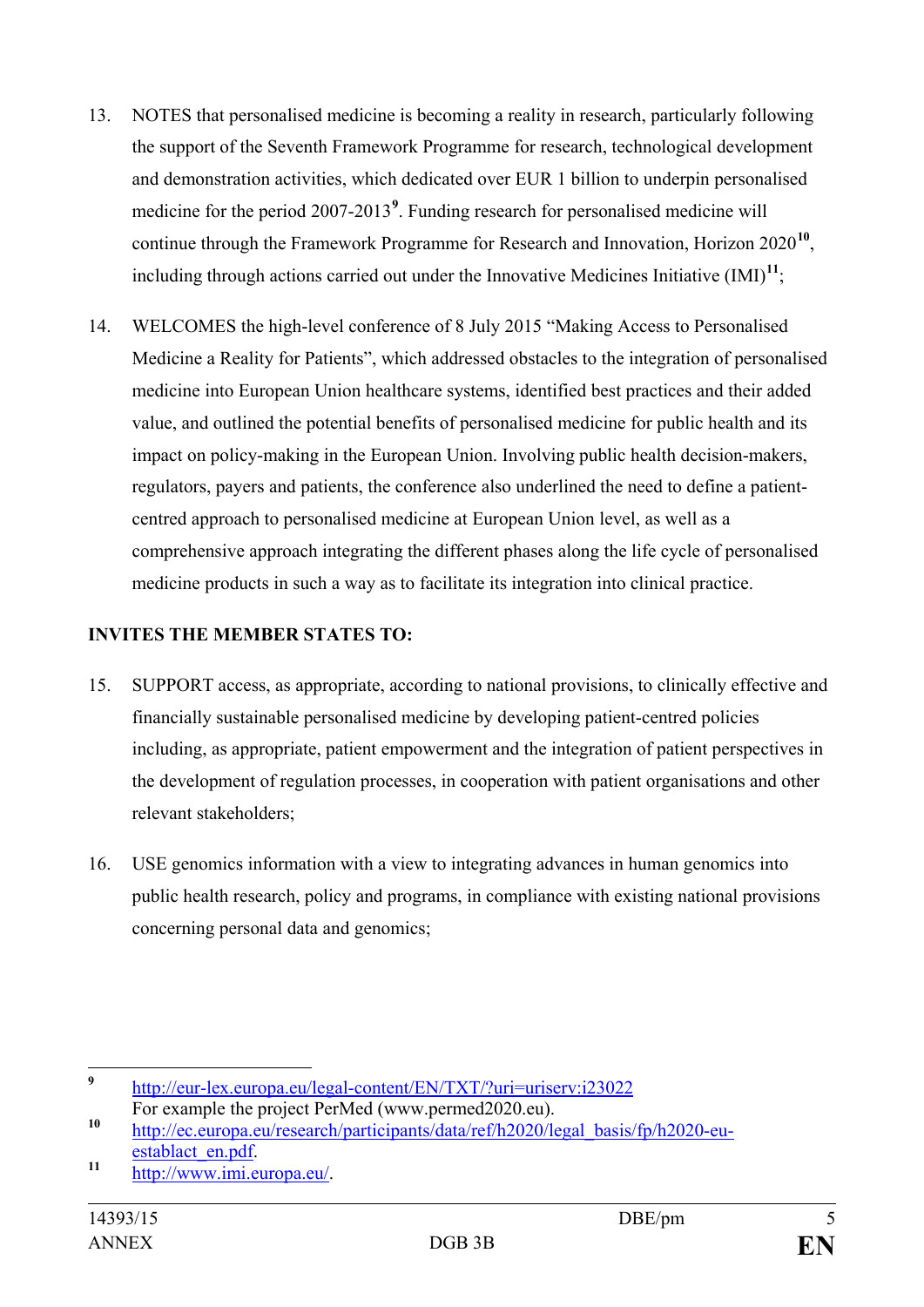- 17. DEVELOP OR STRENGTHEN, if necessary, public health communication strategies, based on available, objective, balanced and non-promotional data to increase public awareness as regards both the benefits and risks of personalised medicine, as well as the citizens' role and rights, thus supporting appropriate access to innovative diagnostic methods and better-targeted treatment;
- 18. PUT in place information and awareness strategies for patients, based on available, objective, balanced and non-promotional data, in order to improve health literacy and access to reliable, relevant and understandable information on existing treatment options, including expected benefits and risks, thus enabling patients to actively cooperate with healthcare professionals in choosing the most appropriate treatment strategies;
- 19. PROVIDE education, training and continuing professional development for health professionals in order to equip them with the necessary knowledge, skills and competences to make the most of the benefits that personalised medicine brings to patients and healthcare systems;
- 20. FOSTER cooperation in the collection, sharing, management and appropriate standardisation of data necessary for effective research into, and development and application of personalised medicine, in compliance with data protection legislation;
- 21. PROMOTE cross-disciplinary interaction, notably between specialists in genetics, in using statistical methodologies, bio- and health informatics and epidemiology and among health professionals, in order to ensure better understanding of the available data, more efficient integration and interpretation of information from multiple sources and appropriate decisionmaking on treatment options;
- 22. DEVELOP OR ADJUST, where necessary, procedures aiming to evaluate the impact of personalised medicine, in particular health technology assessment (HTA) procedures, to the specific nature of personalised medicine, taking into account, inter alia, added value from the patients perspective as well as enhanced cooperation and exchange of best practices, while fully respecting Member States competences;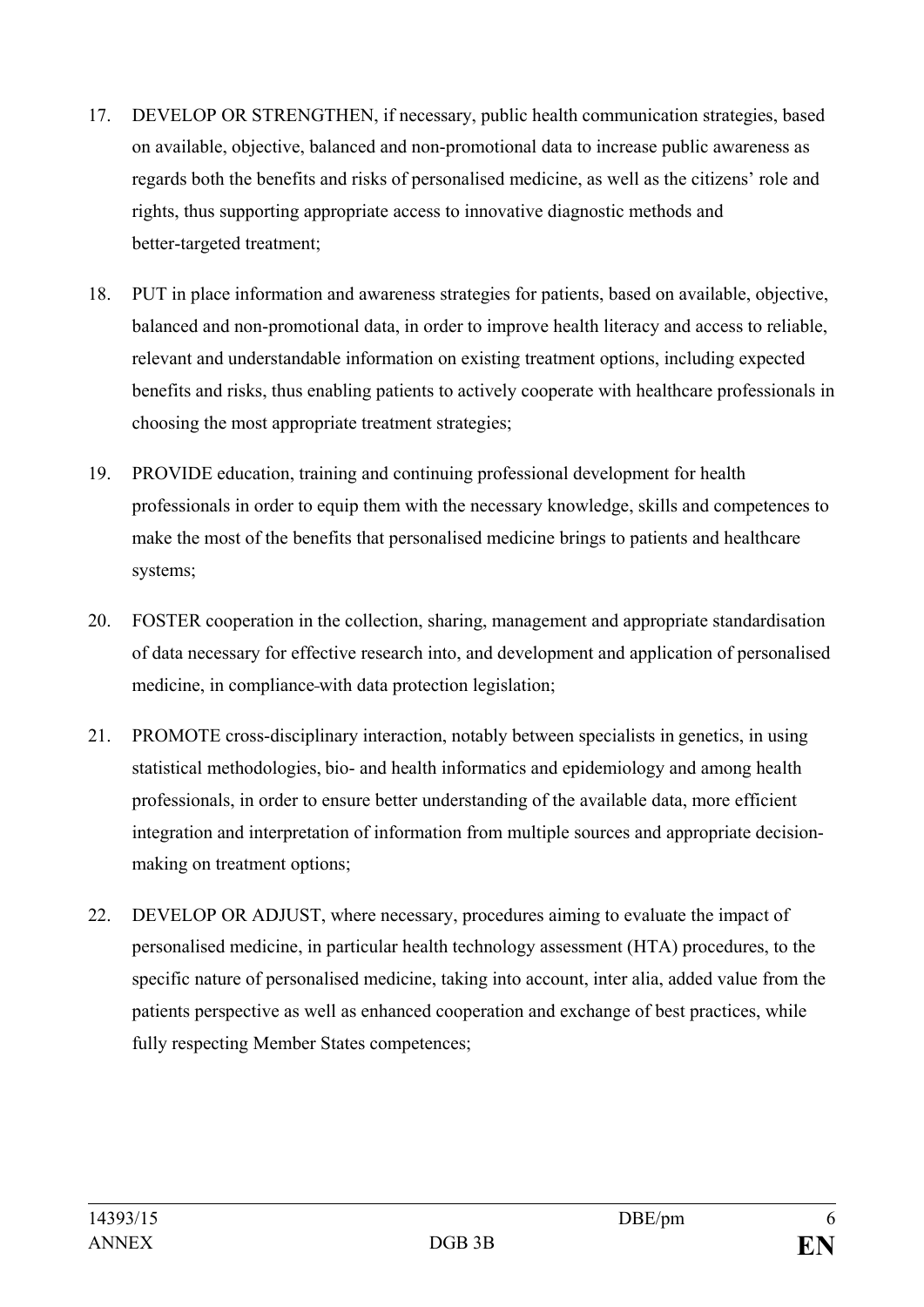- 23. RECOGNISE the potential of clinical and population-based biobanks for accelerating the discovery and development of new medicinal products; support the standardisation and networking of biobanks to combine and share resources, in compliance with data protection legislation;
- 24. CONSIDER exchange of information and best practices within the existing fora, which could support both appropriate access for patients to personalised medicines, as well as the sustainability of health systems;
- 25. CONSIDER developing long-term, patient-centred, strategic approaches on how to meet, with a public health perspective, the challenges associated with access to personalised medicine, while ensuring the sustainability of national health systems and fully respecting Member States competences;
- 26. EXCHANGE best practices in the field of personalised medicine and facilitate its appropriate use in health care practice.

## **INVITES THE MEMBER STATES AND THE COMMISSION TO:**

- 27. CONTINUE voluntary joint work, including the development of guidance and the definition of criteria, to support HTA on personalised medicine in accordance with the HTA strategy**[12](#page-6-0)**, while fully respecting Member States competences;
- 28. FOSTER enhanced cooperation between Member States within the HTA Network established in accordance with the Directive on the application of patients' rights in cross-border healthcare and HTA bodies under the future Joint Action;
- 29. PROMOTE the interoperability of electronic health records to facilitate their use for public health and research, through the eHealth Network established in accordance with the Directive on the application of patients' rights in cross-border healthcare, taking advantage of the support from the Connecting Europe Facility**[13](#page-6-1)**;

<span id="page-6-0"></span>**<sup>12</sup>** [http://ec.europa.eu/health/technology\\_assessment/docs/2014\\_strategy\\_eucooperation\\_hta\\_en.pdf.](http://ec.europa.eu/health/technology_assessment/docs/2014_strategy_eucooperation_hta_en.pdf) **<sup>13</sup>** http://ec.europa.eu/digital-agenda/en/connecting-europe-facility.

<span id="page-6-1"></span>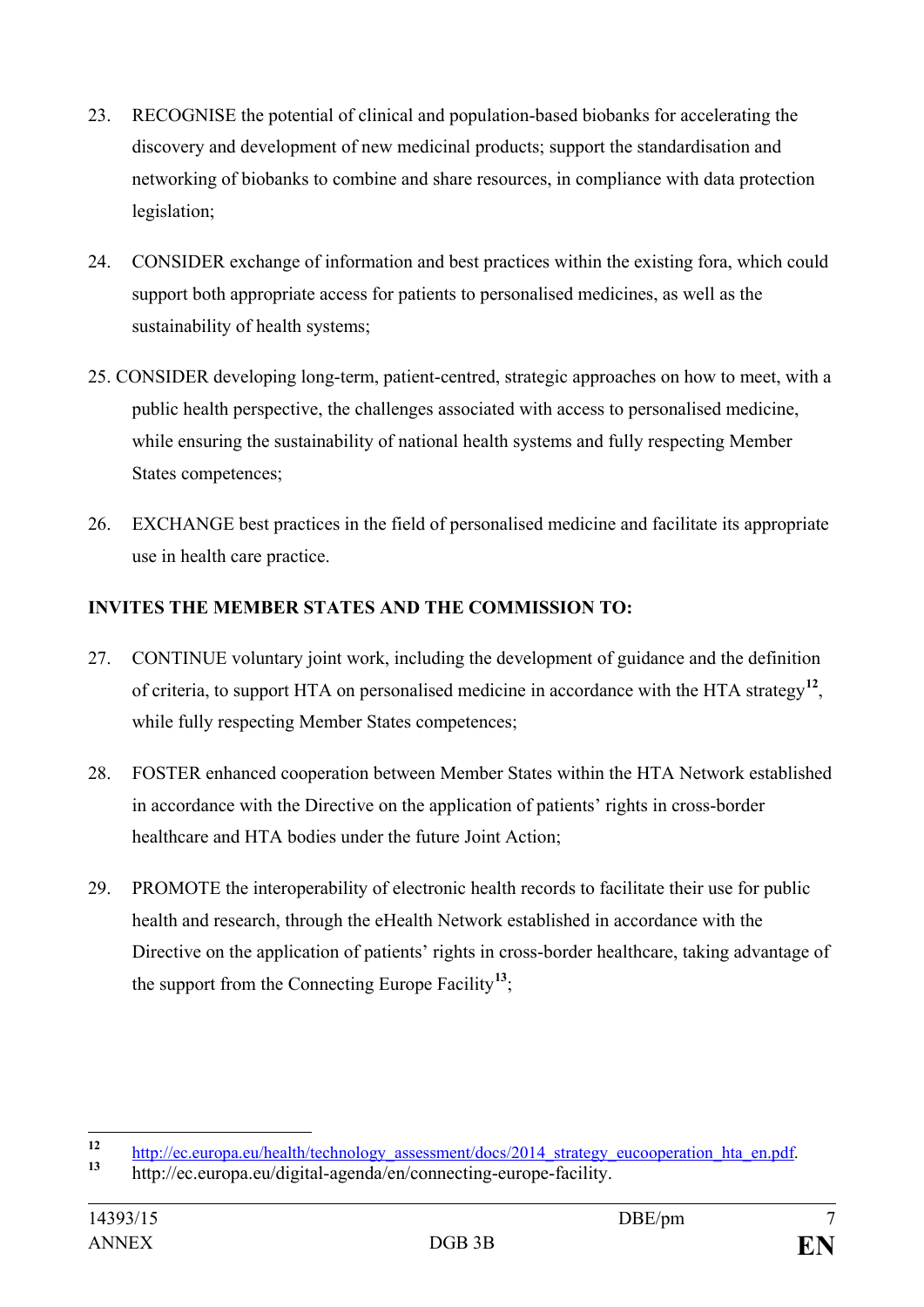- 30. DEVELOP common principles on data collection based on standards and a sound legal framework and enabling the processing of patient data and the availability of comparable data at European Union level, allowing secondary use and analysis of data on a larger scale in compliance with data protection legislation, while fully respecting Member States competences;
- 31. ENCOURAGE early dialogue and provision of parallel scientific advice between innovators, regulators and HTA bodies, taking into account, as appropriate, input from patients, healthcare professionals and payers, to support evidence generation and regulatory authorisation, while fully respecting Member States competences;
- 32. ENCOURAGE dialogue with Member States' authorities and stakeholders to facilitate stepby-step implementation of the public health genomics approach both at European Union and national level on the basis of past European Union initiatives, such as the European Best Practice Guidelines for Quality Assurance, Provision and Use of Genome-based Information and Technologies – Public Health Genomics European Network**[14](#page-7-0)**, and facilitate ongoing European Union initiatives such as the position paper on Public Health Genomics in Cancer, to be developed under the Joint Action on Comprehensive Cancer Control with the support of the Commission expert groups on cancer control and on rare diseases;
- 33. TAKE personalised medicine into account in the broader context of the future framework for sustainable European Union collaboration on patient safety and quality of care, requested in the Council conclusions on patient safety and quality of care of 1 December 2014;

<span id="page-7-0"></span>**<sup>14</sup>** [http://www.phgen.eu/typo3/fileadmin/downloads/QA\\_Report.pdf](http://www.phgen.eu/typo3/fileadmin/downloads/QA_Report.pdf) .